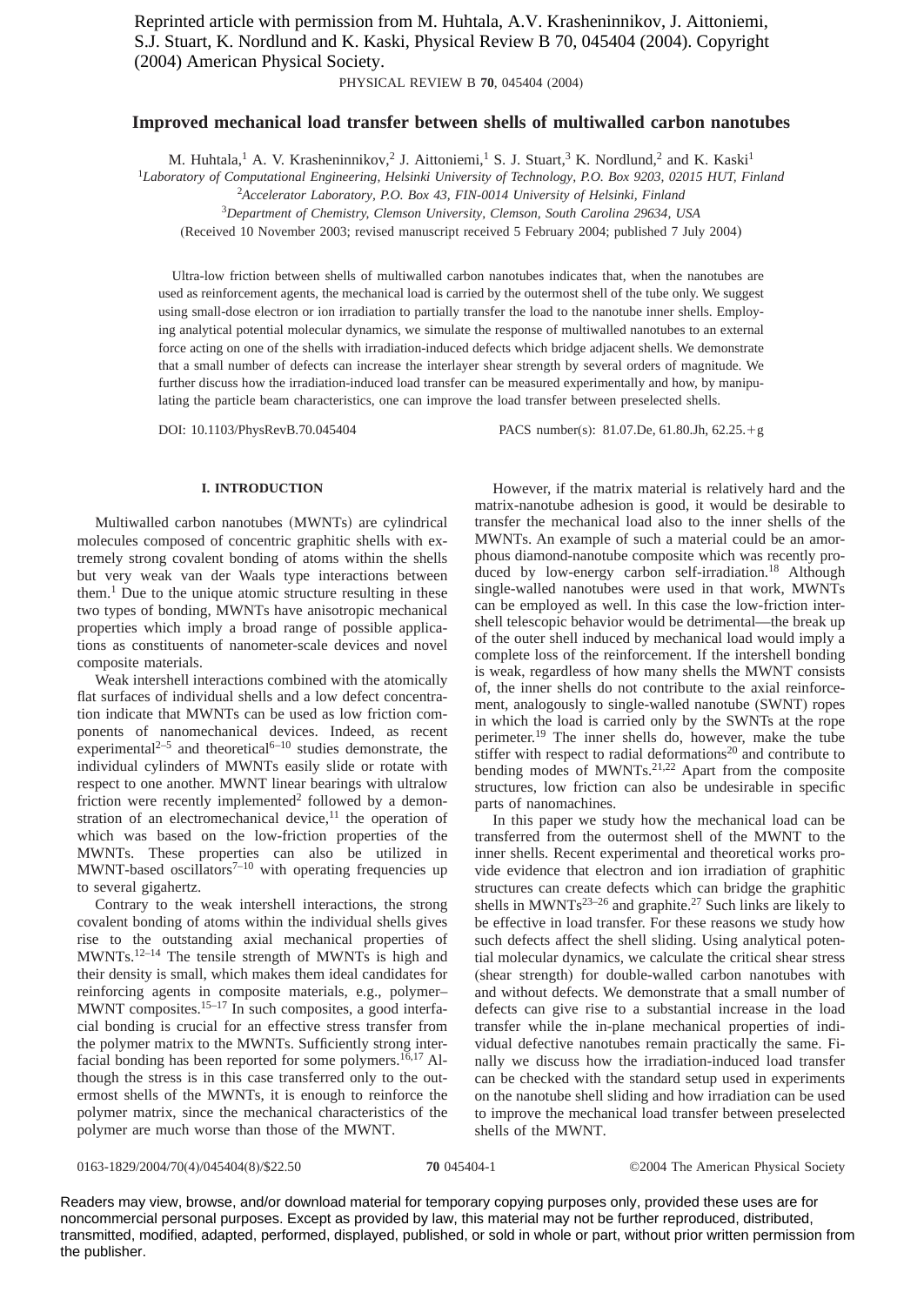### **II. COMPUTATIONAL METHODS**

In order to simulate the response of MWNTs to mechanical load we have employed the Adaptive Intermolecular Reactive Empirical Bond Order (AIREBO) potential,<sup>28</sup> which is an extension to the well-known reactive empirical bondorder Brenner potential.29,30 The AIREBO model is not just a sum of a short-range covalent potential and a pairwise longrange (van der Waals) term but the individual atoms in it are not constrained to remain attached to specific neighbors, nor to maintain a particular hybridization. Depending on the local atom environment and atom separation, the long-range interaction is switched on/off, which enables the simulation of chemical reactions and defect configurations for which the interplay between covalent and long-range interactions is important. The AIREBO model has been successfully applied to various condensed-phase hydrocarbon environments such as liquids and other molecular systems, $31-34$  polymers,  $35$  and nanotubes.36,37

In order to address the problem of nanotube shell sliding, we carried out both static and dynamic simulations at zero and finite temperatures. As for the latter, we assumed that the system was in a local thermal equilibrium and described the energy exchange with the heat bath by the Berendsen temperature control method.38 Special attention was paid to the time constants of the temperature control (the characteristic time during which a particle acquires the equilibrium velocity), since small values strongly affect the behavior of the system near the slippage point. For some cases we also carried out microcanonical ensemble molecular dynamics.

To avoid, at least partially, the well-known cutoff related overestimate of the maximum force needed to break a carbon–carbon covalent bond, $39-41$  we have used modified cutoff values for the covalent interaction. We increase the distance at which the covalent interaction between atoms vanishes (to 2.2 Å), and thus decrease the spurious overestimate of the force. Notice that the cutoff problem does not exist in simulations of perfect nanotube sliding because the long-range interaction cutoff is much larger than the interlayer separation.

All other simulation details pertinent to specific simulations setups will be discussed in the corresponding sections.

## **III. QUALITATIVE ANALYSIS OF THE TELESCOPIC BEHAVIOR OF MWNTS**

Before proceeding to quantitative calculations with the analytical force model, it is instructive first to carry out a qualitative analysis of the underlying physics of the sliding nanotubes. Although many aspects of this problem have been addressed before,  $3,6-10,37$  the interplay between the forces resulting from capillary energy and interlayer interaction energy corrugation has not been discussed in such detail. In addition to this, the role of defects has not been addressed in detail either.

Consider a double-walled carbon nanotube (DWNT) of length *L* assembled from two concentric SWNTs with chiral indices  $\hat{n} = (n_1, n_2)$  and  $\hat{m} = (m_1, m_2)$ . Similar to the experimental setup used by Cummings and Zettl<sup>2</sup> and Akita and Nakayama, $4.5$  assume that the outer tube is fixed, but the inner can move due to external force. The question is: *What is the magnitude of the minimum force required to pull out the inner tube and how does it depend on the tube lengths, diameters, chiralities and the defect concentration?*

Let us first consider the case of defect-free DWNTs. There are two most important but physically different contributions to the force and one of them can prevail depending on the tube length. The first contribution, called the "retracting" or "capillary" force, can be associated with a change in the absolute value of the intertube interaction when one of the tubes is being pulled out. The second component of the force is related to the atomic friction. It is present even if the tube–tube contact area remains the same, which corresponds to infinitely long nanotubes or sliding a finite tube with respect to a much longer tube.

For infinitely rigid tubes at zero temperature we can express the total energy *E* of the system as a function of the relative tube position *x* as follows:

$$
E = \varepsilon_i(\hat{n}, \hat{m}) \pi \tilde{d}(L - x) - A(\hat{n}, \hat{m}) \pi \tilde{d}(L - x) \cos\left[\frac{2\pi x}{\lambda(\hat{n}, \hat{m})}\right].
$$
\n(1)

This equation is not exact but it helps one to understand what the two contributions depend on. The first term describes the dependence of the total energy on the tube–tube contact area. Here  $\varepsilon_i(\hat{n}, \hat{m}) < 0$  is the van der Waals energy per unit contact area and  $\tilde{d} = (d_1 + d_2)/2$  is the effective tube interaction diameter. Because the tube separation is relatively large (about 3.4 Å) and the intershell interaction is weak, one can expect the interaction to depend only weakly on the specific arrangement of atoms in the tubes, i.e., on the tube chiralities:  $\varepsilon_i(\hat{n}, \hat{m}) \approx \varepsilon_i$ . *Ab initio* calculations<sup>42</sup> indicate that  $\varepsilon_i$  is about 80% of the corresponding value for graphite  $\varepsilon_i$  $\approx 0.8\varepsilon_i^{gr}$ , where the interplanar bonding energy in graphite  $\varepsilon_i^{gr}$  is estimated to be about 20 meV/atom.<sup>43–45</sup>

The second term in Eq. (1) stands for the change in the total energy with respect to moving one of the tubes as a whole unit out of the equilibrium position. This should be a periodic function of *x* (we have chosen cosine to illustrate this), with a period  $\lambda(\hat{n}, \hat{m})$  governed by the tube chiralities. The energy corrugation amplitude  $A(\hat{n}, \hat{m})$  depends heavily on the chirality. If we have commensurate tubes, i.e.,  $k_n a_n$  $=k_{m}a_{m}$ , where  $a_{n}$  and  $a_{m}$  are the lengths of the tube unit cells, and  $k_n$ ,  $k_m$  are two integers, then *A* is large whereas  $\lambda$  is small. On the other hand, if the pair of tubes is incommensurate, then  $\lambda \rightarrow \infty$  and  $A \rightarrow 0$  because the total energy of the system should be independent of the relative tube positions provided that the tubes are long enough. Equation (1) does not take into account the interaction of the dangling bonds or possible terminating groups on the edges of the shells. Since in this work we are more interested in effects of irradiationinduced defects rather than dangling bonds at the edges, and because the role of nanotube edges in sliding has briefly been discussed before, $3$  we do not address the issue here.

Let us now turn to the force as a function of  $x$ , which can readily be evaluated as follows: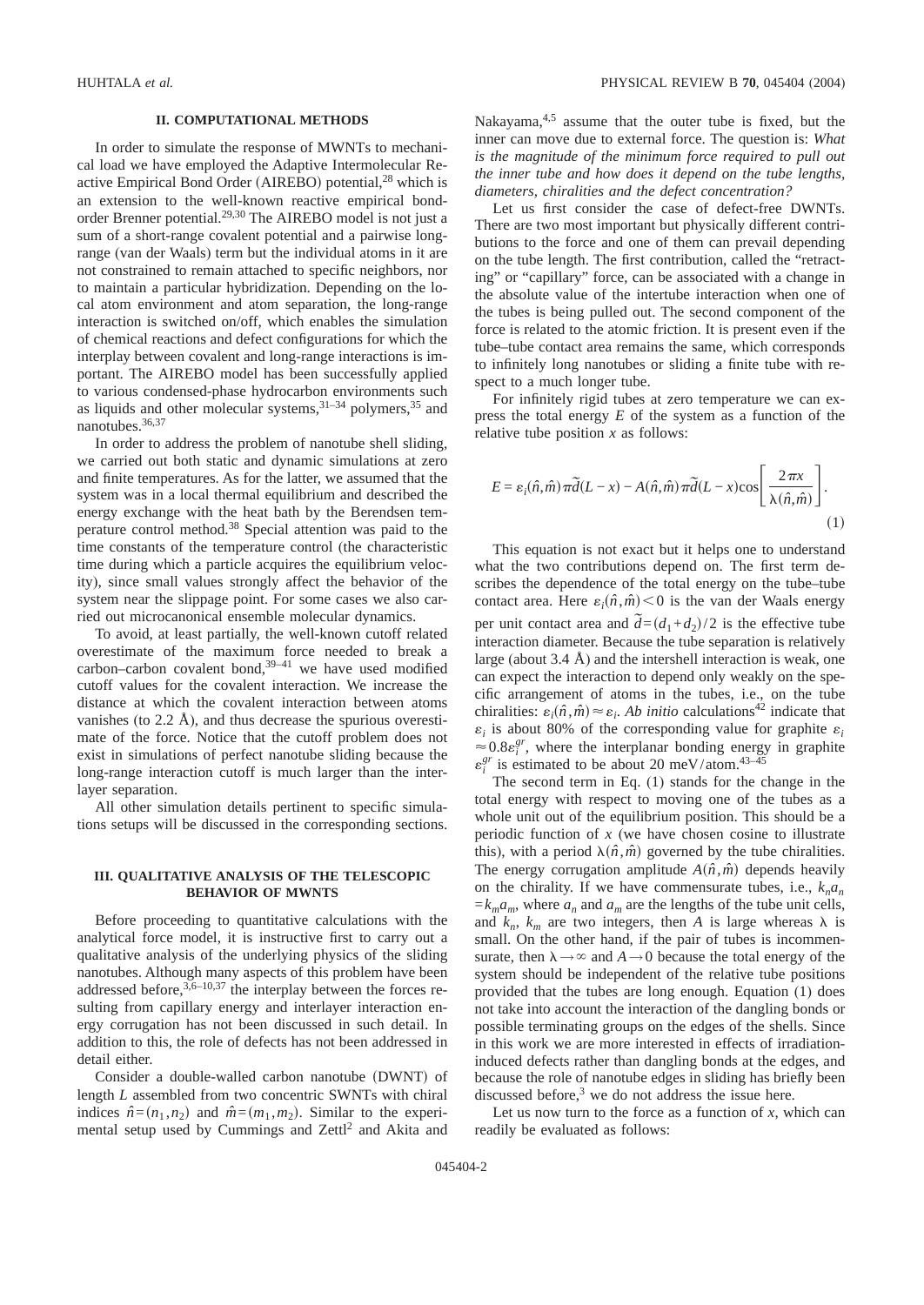IMPROVED MECHANICAL LOAD TRANSFER BETWEEN… PHYSICAL REVIEW B **70**, 045404 (2004)

$$
f = -\frac{\partial E}{\partial x} \approx \varepsilon_i \pi \tilde{d} - A(\hat{n}, \hat{m}) \frac{2\pi^2}{\lambda} \tilde{d}L \sin\left[\frac{2\pi x}{\lambda(\hat{n}, \hat{m})}\right].
$$
 (2)

We assume here that the displacement  $x$  is much less than the tube length and that the tubes are commensurate to some degree, i.e.,

$$
\frac{x}{L} \ll 1, \quad \frac{L - x}{\lambda} \gg 1. \tag{3}
$$

As discussed above, if the tubes are incommensurate, the second term is zero.

It is well known that in the limit of infinite, perfectly rigid surfaces at the interface between the two halves of the crystal, the free energy barrier for sliding motion is exactly zero if the surfaces are incommensurate. $46$  However, in reality the nanotube atoms are free to move so that small atomic reconstructions induced by intershell interactions can take place, which in turn can give rise to a small barrier. We can neglect this effect, since the intershell van der Waals interaction is much weaker than the intratube covalent bonding.

We now compare the magnitudes of the two force components. By noting that the second term is related to the nanotube shear stress  $\tau(\hat{n}, \hat{m})$ , we can express the force amplitude in the following way:

$$
\frac{f_{\max}}{\pi \tilde{d}} \approx \varepsilon_i + L\tau(\hat{n}, \hat{m}).
$$
\n(4)

Both components have roughly the same order of magnitude when

$$
L \approx L^* = \frac{\varepsilon_i}{\tau(\hat{n}, \hat{m})}.
$$
 (5)

It is also immediately clear that for short nanotubes *L*  $\ll L^*$ ) the minimum force required to pull out the inner tube is independent of the tube length, or, to be more precise, of the overlap area, whereas in the opposite case the force will be proportional to the tube length. Notice that Eq. (4) takes into account finite temperature effects on the critical force as the shear strength is temperature dependent.

In order to evaluate the crossover length  $L^*$ , we use the corresponding values for graphite. Given that  $\tau_{gr}$  ~ 0.5 MPa,<sup>47</sup>

$$
L^* \ge 200 \text{ nm.} \tag{6}
$$

Here we stress that due to possible incommensurability of the tubes, i.e., the two most incommensurate shells of the MWNT must start sliding, the actual shear strength for the sliding tubes can be several orders of magnitude lower than the value for graphite. Thus, *L*\* can be much larger. The overlap lengths of the tubes used in some of the experiments were relatively small:  $\sim$ 330 nm<sup>2</sup> and  $\sim$ 100 nm<sup>44</sup>, that is, about the crossover length. In this case the retracting force was found to be independent of the overlap length, which indicates that the nanotube shear strength is indeed quite small. The linear dependence of the force on *L* can be observed if the tube length (interlayer overlap) is much larger than  $L^*$ . Indeed, experiments<sup>3</sup> with longer (several  $\mu$ m long)



FIG. 1. Force vs displacement plotted for intact nanotube sliding. The displacement is measured from the point where the tube ends are even.

nanotubes demonstrated that the force linearly scales with the contact area, but this might also be associated with defects.

Now we consider the effects of defects in this context. If defects are present, Eq. (4) should read

$$
\frac{f_{\text{max}}}{\pi \tilde{d}} \approx \varepsilon_i + L\tau(n_1, n_2) + Ln_d f_d,\tag{7}
$$

where  $n_d$  is the defect concentration (per unit area), and  $f_d$  is the force required to break the defect-induced link. For definiteness, it is assumed that all defects are intershell carbon– carbon covalent bonds with uniform strength; noncovalent defects are discussed in the following section, and elsewhere,<sup>37</sup> and are found to have a much weaker effect on the sliding force. Notice that the defect contribution scales linearly with  $L$ . The force  $f_d$  depends on the defect type, but assuming that we have covalent bonding, $27$  and thus eVrange energies,  $f_d$  can be in the eV/ $\AA$  range. If we further assume that the defect concentration in MWNTs is the same as the concentration of surface defects in graphite  $(10^{-6} \text{\AA}^{-2})$ , see Ref. 48), then this contribution will dominate already for *L*300 nm. It should be stressed that defect concentration in pristine nanotubes is much less than in graphite, which is why the sliding force was found to be independent of the contact area<sup>2,4,5</sup> for much larger *L*. However, defect concentration can be many orders of magnitude higher in irradiated samples, such that the defect contribution can dominate.

### **IV. CAPILLARY AND SHEAR INTERACTIONS IN DEFECT-FREE MWNTS**

In order to have a reference point for simulations of nanotubes with defects and also to test our model, we calculated the capillary and shear components of the shear force for pristine MWNTs. We considered a commensurate  $(5, 5) \otimes (10, 10)$  DWNT and an incommensurate  $(8, 1) \times (15, 4)$  DWNT. These DWNTs have roughly the same diameters and thus, with the same tube lengths, the same contact areas. For both tubes, the distance between the nanotube shells was about  $3.4 \text{ Å}$ , similar to the experimentally observed spacing. To simulate the capillary effects, the nanotube with a smaller diameter was chosen to be shorter than the outer tube, as demonstrated in the inset of Fig. 1.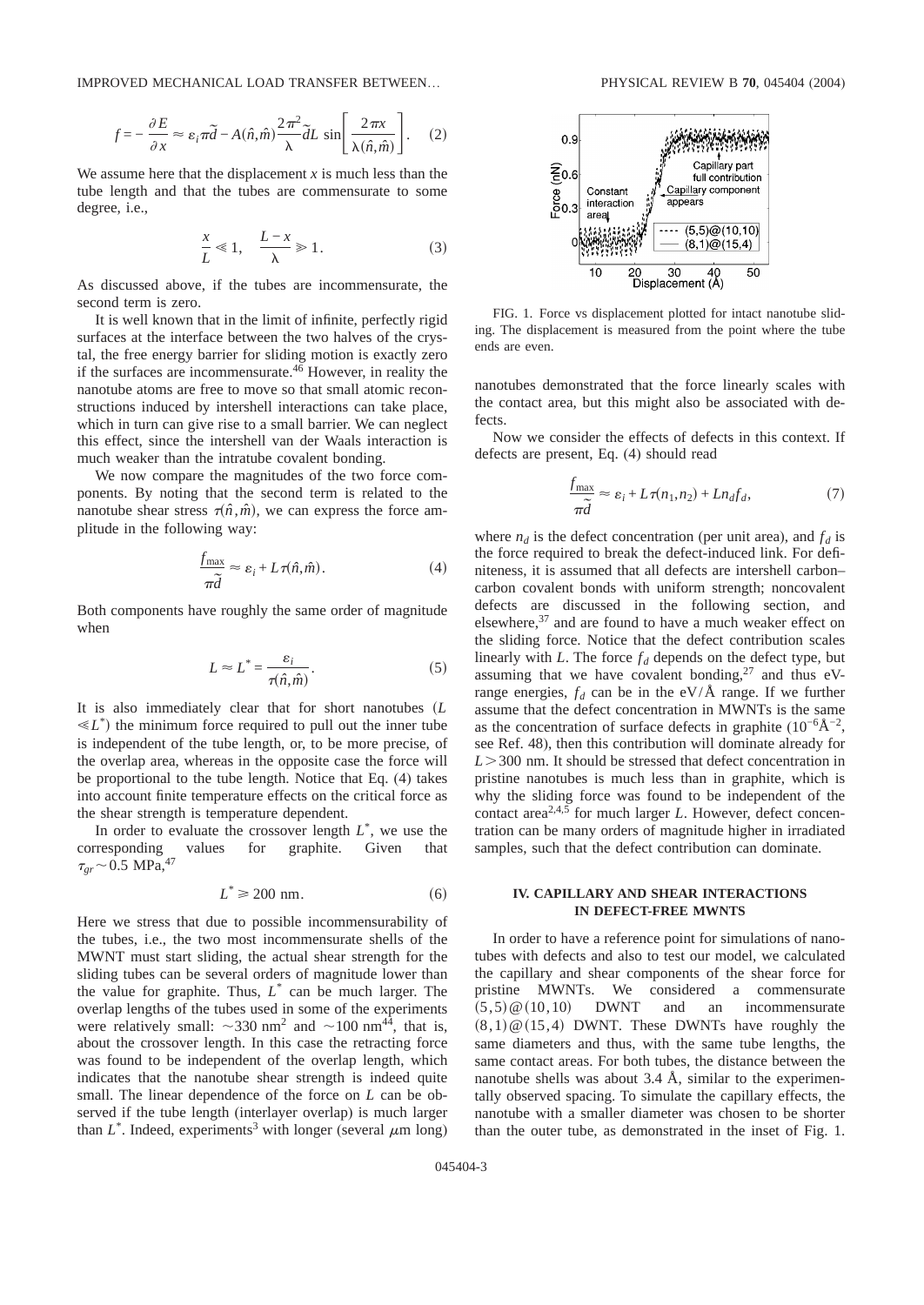The lengths are  $36 \text{ Å}$  for the inner tube and  $62 \text{ Å}$  for the outer.

We began with zero-temperature simulations. The system was first fully relaxed, then the inner tube was moved stepwise in the axial direction and the total energy was computed at each step. For each step the tube boundary atoms were fixed and the system was relaxed again. In fact, the rerelaxation was not necessary because the change in the energy (and the resulting force) was less than 0.1% due to the different energy scales of intrashell and intershell interactions. In our simulations the boundary atoms were fixed at the positions where they would be in an infinite nanotube. We choose to fix the boundary atoms to show clearly the periodicity in the retraction force (see Fig. 1). Not fixing the boundary atoms, or employing terminating groups, has some effect on the magnitude and pattern of force oscillation in Fig. 1.

In Fig. 1, we show the numerically calculated force. The numerical calculation is based on determining the local derivative of the potential energy by employing the finite difference between two steps at which the energy has been defined. As expected, when the inner tube is far from the outer tube ends, the force oscillates with the oscillation amplitude being smaller for the incommensurate composite (note that we have a finite-size system, and thus the amplitude is not zero). This mode illustrates the regime where there is only the "shear" contribution to the force, since the contact area remains the same.

Further displacement of the inner tube gives rise to an increase in the force due to a decrease in the overlap area, i.e., the capillary component appears. Notice that due to a long-range nature of the intershell interaction, with the cutoff for the van der Waals interaction being about 11 Å in our model, the force gradually increases to a constant level.

The retracting force was found to be about 1 nN. The effective diameter for the considered pairs of tubes was approximately 1 nm. Given that the retracting force scales linearly with the tube diameter, the result is in a very good agreement with the experimental values reported by Akita and Nakayama (4 nN for an effective diameter of approximately  $5 \text{ nm}$ <sup>4,5</sup> and the values estimated by Cummings and Zettl (9 nN, effective diameter also about 5 nm). <sup>2</sup> Our results also are in line with simulations of the telescopic force presented by Guo *et al.* [approximately 0.8 nN for a  $(5, 5)$  @  $(10, 10)$  tube].<sup>10</sup> The difference here is mainly due to the different interaction model used.

The energy corrugation component of the force (shear strength) of a commensurate  $(5,5) \circledcirc (10,10)$  DWNT can be expected to have the same order of magnitude as shear strength of graphite. If we interpret the maximum force (per unit surface area) resulting from the energy corrugation in the "constant interaction area" region, Fig. 1, as the critical shear stress, our model would give a value exceeding the experimental shear strength of graphite by nearly a factor of 50. This may be partially due to the presence of fixed atoms but the main reason for this is that the static approximation does not take into account atomic motion and fluctuations related to a finite temperature. The effect of thermal motion is to ease overcoming the barriers to sliding. This is due to evening out the effective corrugation that defines the magnitude of  $\tau$  in Eq. (4). Note also that density-functional theory calculations49 provide evidence that the shear strength of ideal *dislocation-free* graphite is higher than the experimental value.

In order to get some insight into the effect of finite temperatures on the shear strength we carried out dynamical finite temperature simulations. We employed a relaxed  $(5, 5)$  @  $(10, 10)$  configuration with periodic boundary conditions. A slice of the inner tube was fixed to anchor the inner tube while an axial external force was applied to the atoms of the outer tube. The magnitude of the force was varied between simulations to determine the necessary magnitude to overcome the pinning force. Our method was similar to that employed in Ref. 50 to estimate shear strength of carbon nanotube-polymer interfaces. It should be noted that the consideration here gives strictly speaking an upper limit as the onset of sliding is dependent on thermal fluctuations and our consideration is limited in simulation time.

We have used various different Berendsen temperature control time constants to eliminate possible effects of thermostat-system energy exchange rates on the onset of sliding. Because the total work of external forces before the start of sliding was quite small (a few Kelvins at most) we also used microcanonical molecular dynamics simulations with an extremely short time step  $(0.04 \text{ fs})$  to secure energy conservation, and obtained essentially the same results.

We have found that at zero temperature the force required to initiate sliding is smaller than 0.1 nN (in the "constant interaction area" region), which is in agreement with the results of static calculations, whereas at 50 K the shell moves when being pulled with a force 10 times smaller. On the other hand, simulations at 300 K gave rise to a further decrease in the force. Due to computational limitations, we were unable to determine the exact value of the roomtemperature shear strength, but the upper limit was estimated to be 0.1 MPa, which is in reasonable agreement with the experimentally obtained critical shear strength of graphite [0.5 MPa (Ref. 47)].

Because the goal of this work is to elucidate the role of defects by comparing the corresponding contribution to the capillary and energy corrugation contributions, we did not carry out detailed simulations of the energy corrugation force for tubes with different chiralities.

# **V. NANOTUBES WITH IRRADIATION-INDUCED DEFECTS**

Collisions of energetic particles (electrons or ions) with MWNTs give rise to atomic vacancies in the graphitic shells and carbon interstitials in the interlayer region of the tubes. The vacancies can form new vacancy-related defects by saturating some of the dangling bonds.<sup>51–54</sup> For a single vacancy, this reconstruction results in the appearance of a pentagon ring accompanied by moving of the dangling bond atom out the plane by  $0.5-0.7$  Å, similar to vacancies in graphite.<sup>55</sup> If there are two vacancies in adjacent planes (which is frequently the case in irradiated graphitic structures), the protruding atoms can form a covalent bond between the planes.27 Carbon interstitials and interstitial clusters can also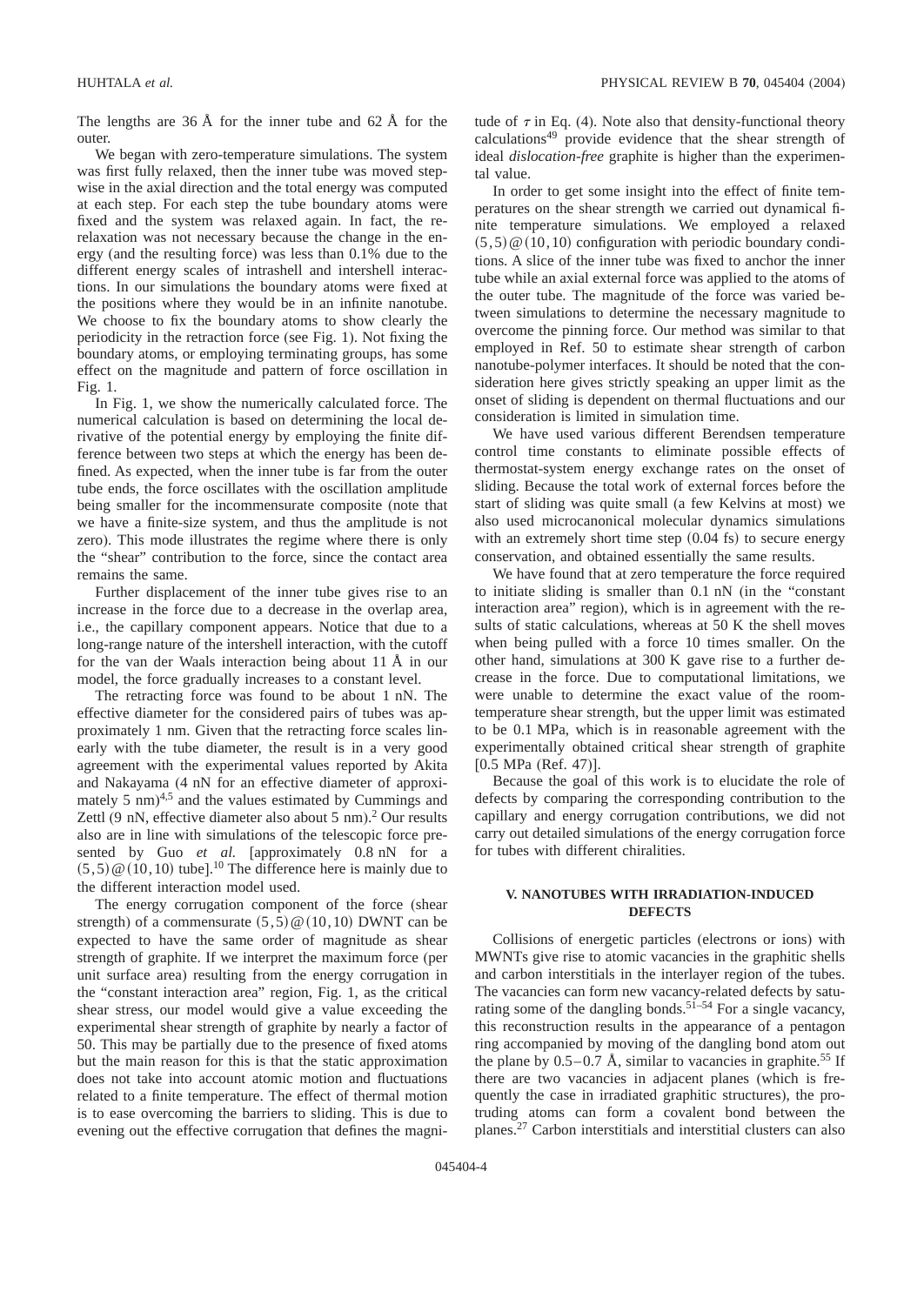

FIG. 2. Two views of a covalent intershell bond in tubes with different chiralities. Such bonds can be formed, for example, due to on-shell vacancies or intershell interstitials. The bonds shown are due to vacancy-pair reconstructions. As can be observed, the bond orientation is chirality dependent and there are several possible orientations in each particular tube.

bridge the adjacent layers.27 Note that as recent densityfunctional-theory simulations<sup>56,57</sup> indicate, carbon atoms can form covalent bonds with intact graphene sheets thus affecting shell sliding. Experiments<sup>58</sup> also provide evidence that C–C covalent bonds can exists on the surface of a perfect nanotube.

Assuming that these defects have been formed under irradiation, we simulated the response of DWNTs with such defects to the mechanical load of one of the shells. We considered four sets of DWNTs with different chiralities. The sets are  $(5,5) \& (10,10), (9,0) \& (18,0), (6,4) \& (12,8),$ and  $(8, 1) \times (16, 2)$ . These DWNTs, which have roughly the same diameters, enabled us to perceive whether the results are sensitive to chirality. The simulation setup was to measure the critical shear force that is required to start the shells sliding with respect to each other.

For the simulations the typical irradiation-induced defects, i.e., a vacancy, two vacancies in adjacent shells, an interstitial atom, and an interstitial dimer, were manually created. Then the system was relaxed to obtain the stable/ metastable defect configuration. We did not simulate the formation of defects upon impacts of energetic particles, nor estimate the probabilities for the appearance of specific defect types, considering them is beyond the scope of the present work.

In practice, similar to the case of finite temperature simulations of intact nanotubes, we have carried out the sliding simulations by applying an external force to a slice of the external shell. The force increased linearly with time with the rate 0.033 eV  $\rm \AA^{-1}$  ps<sup>-1</sup> or lower. The atoms of a corresponding slice of the inner shell were fixed to prevent collective axial translation of the tube. The simulations were carried out at a finite temperature of 50 K. Because we are interested in the influence of the defect on shell sliding, we eliminated the capillary term in Eq. (7) by introducing periodic boundary conditions. For a short DWNT  $(30 \text{ Å})$  with a covalent intershell link the van der Waals contribution to the shear forces

TABLE I. The force needed to initiate sliding of the shells of DWNTs with different defects.

| Defect type force, nN   |              |  |
|-------------------------|--------------|--|
| Single vacancy          | $0.08 - 0.4$ |  |
| Two vacancies           | $6.4 - 7.8$  |  |
| Intershell interstitial | $4.9 - 6.3$  |  |
| Intershell dimer        | $3.8 - 7.3$  |  |

is very small (3–4 orders of magnitude lower than the linkmediated contribution). Thus, the force required for shell sliding is entirely due to the dominant covalent intershell bond. We have verified this by considering a DWNT with one intershell link but of a double length and found that the force value did not change with the length.

We started with the double-vacancy defect shown in Fig. 2 for a  $(5,5) \circ (10,10)$  and a  $(6,4) \circ (12,8)$  nanotube. As discussed above, this defect gives rise to relatively strong inter-shell covalent bond. In general, many different double vacancy configurations are possible for a specific DWNT due to different vacancy and bond orientations. The strength of the bond varies between different structures but nevertheless, pinning is effective, as can be seen in Table I.

Figure 3 presents typical force-strain curves for the vacancy-mediated covalent intershell bond. The curves show how the bond stretches as a function of the applied force. First the bond length increases linearly with the applied force, then the elongation turns nonlinear and after this the bond quickly elongates to a bond length corresponding to the onset of the covalent interaction cutoff. After this the force has to be increased significantly before the bond elongates further. This barrier is, however, spurious<sup>39</sup> and it originates from the covalent interaction cutoff function that drives the covalent interaction to zero in the AIREBO potential model. Thus, we interpret the beginning of rapid bond elongation as the bond rupture and the value of the force corresponding to the elongation as the critical force (see Fig. 3). Depending on the orientation of the pentagons in the tubes, the typical val-



FIG. 3. The force-strain curves corresponding to intershell bonds formed by two opposing vacancies in tubes of different chirality. The arrows indicate the critical force value for each curve. The bond strength varies between different chiralities due to differences in bond orientation. Zero strain corresponds to graphite inplane bond length 1.4 Å.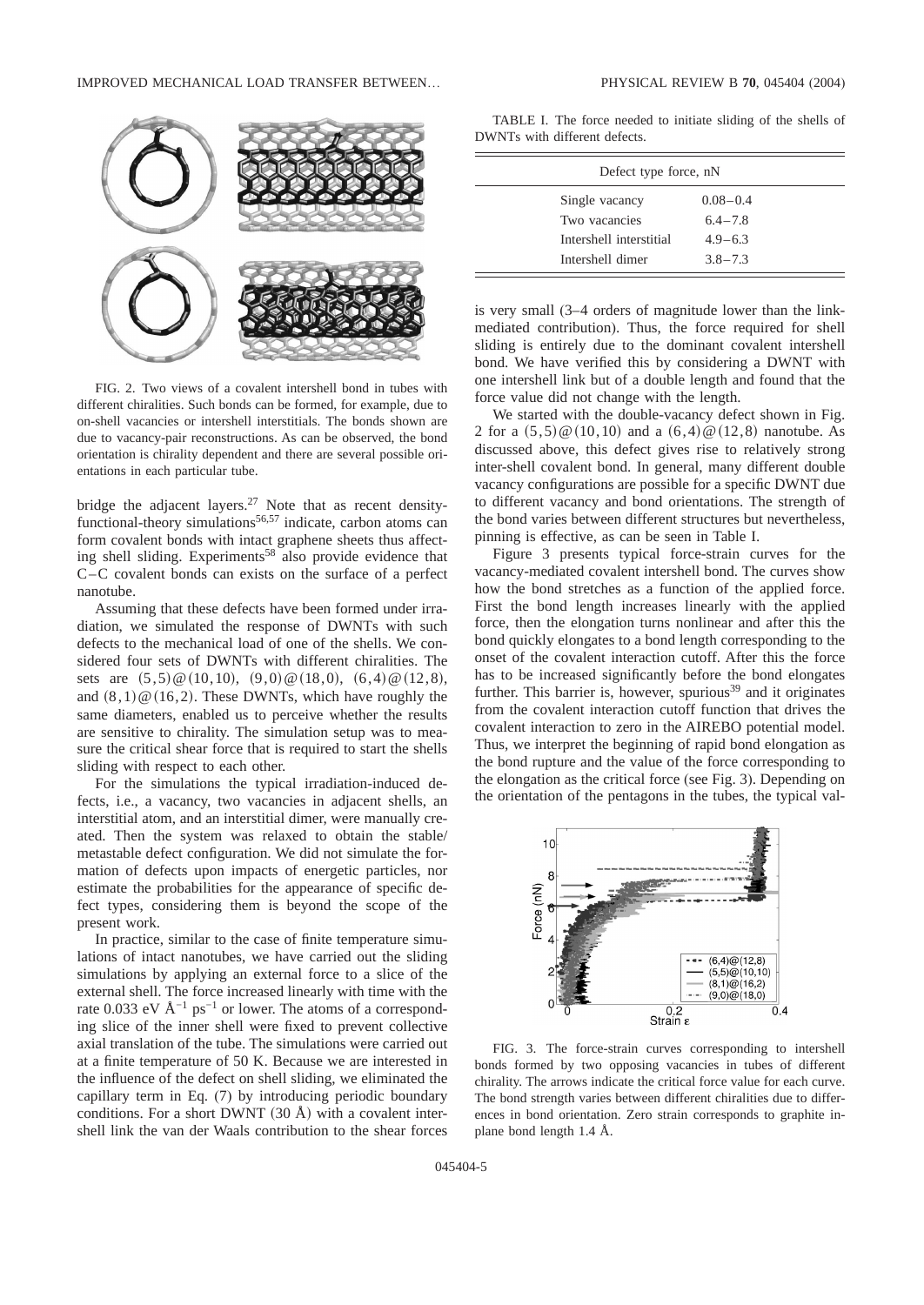

FIG. 4. The force-strain behavior of a DWNT with a doublevacancy defect for two different values of the cutoff. The fluctuations are a result of the finite temperature of 50 K.

ues for the critical force are in the range of 4.0–4.9 eV/  $A(6.4-7.8 \text{ nN}).$ 

To better understand the effect of the cutoff on the intershell bond breaking, we have carried out several simulation runs with increased values for the lower limit of the cutoff range (from  $1.7 \text{ Å}$  to  $1.9 \text{ Å}$ ), see Fig. 4. It is evident that although the rapid increase in the force starts at different strain values for different cutoffs, the value of the critical force corresponding to bond dissociation is essentially the same—moving the cutoff merely facilitates the interpretation of the graphs.

We have obtained qualitatively similar results for carbon interstitials between ideal nanotube shells, see Table I. In order to calculate the interstitial stable/metastable configurations, we placed a single interstitial in the intershell region and then annealed the system. The annealing showed that the interstitial atom usually forms bonds with either only one or both shells. This is in agreement with previous *ab initio*<sup>56,57</sup> and experimental<sup>58</sup> works in which carbon atoms have been reported to bind covalently to graphite/nanotube surface. If the interstitial is covalently bound to only one of the shells, the load transfer is less efficient than if the bond bridges the gap with a strength of ca. 20% of the values corresponding to intershell covalent bonds. However, the small difference between the two initial configurations indicates that the interstitial can dynamically form bonds with the other shell during sliding. The values in Table I correspond to the covalent bonds.

Another defect configuration without covalent bonds between shells is a reconstructed vacancy in one of the shells. Notice that although the load transfer is low in this case, the protruding dangling bond atom still affects the onset of sliding, see Table I. The values in the table correspond to a vacancy in the inner shell—the dangling bond protrudes outwards so that a vacancy on the outer shell would have a smaller effect.

We have also considered a dimer between ideal shells since this defect can easily be formed due to a high mobility of interstitials. We have found that certain dimer configurations can give rise to covalent bonding, and thus relatively high values of the critical force comparable to those for the double-vacancy configuration. We did not, however, study the barrier heights for nonbinding configurations and extending the conclusions of covalent binding from *ab initio* studies of single ad-atoms56,57 to dimers is not straightforward. The experimental observations of Ref. 58 do, however, claim carbon–carbon bonds between nanotube surface and a partially saturated functional group.

Finally let us briefly consider the effects of the chirality of the tubes. Because the chirality affects the bond orientation, and thus the bond strength, we calculated force-strain curves for DWNTs with similar defects, but different tubes, see Fig. 3. We have found that the chirality indeed changes the value of the maximum force, but the values are similar in magnitude.

#### **VI. DISCUSSIONS AND CONCLUSIONS**

In this study we found that the typical values of the force needed to depin the shells in a short DWNT with noncovalent vacancy mediated bonding are typically 0.1–0.4 nN. Correspondingly a single irradiation-induced covalent bond pins the layers with a force of 4–8 nN. The values corresponding to covalent bonding are of the same order of magnitude as the capillary force, but much larger than the shear forces in short nanotubes. This means that for a MWNT with a diameter of about 6 nm and length of  $\sim$  500 nm, the onset of sliding is governed not by frictional forces resulting from the intershell interaction energy corrugation, but by the defects even if there are only 1–2 such defects in the sliding shells. This corresponds to a defect concentration of  $\sim$ 10<sup>-6</sup> Å<sup>-1</sup> in the sliding shells, that is a linear concentration of 1 defect per 300 nm, or a volume concentration of  $\sim$  5  $\times 10^{17}$  cm<sup>-3</sup>. For nonbonding defects the corresponding value is a defect concentration of  $\sim 10^{-5}$  Å<sup>-2</sup> (a linear concentration of 1 defect per 10 nm, a volume concentration of  $\sim$ 2 × 10<sup>19</sup> cm<sup>-3</sup>). The load transfer effect of noncovalent bonds appears smaller than that of covalent bonds but it should be noted that intershell links have a lower probability to be formed. Nevertheless, already a few of them have a significant effect on the load transfer.

By irradiating the MWNT with energetic electrons or ions one can easily create a substantial amount of defects in the MWNT—up to the complete amorphization and collapse of the tube.26 Thus, although sliding should occur between the shells with the lowest defect concentration, the irradiation dose needed for pinning the shells can easily be achieved. Notice that neutron irradiation of graphite, which should also result in links between planes, gives rise to a growth in shear modulus with an increase in irradiation dose.<sup>59</sup> Since the mechanism of defect formation should be the same, these experimental results support our predictions.

Inevitably high doses will also result in the deterioration of the mechanical characteristics of the nanotube.13 However, because only a small amount of defects (a linear concentration of 1 defect per 10 nm, or per 300 nm if the defects involve covalent intershell links) is required to transfer the axial mechanical load from one of the tube sliding shells to the other, such a low defect concentration will affect only slightly the nanotube Young's modulus and critical strength, as molecular dynamics simulations of mechanical properties of nanotubes with single- and multi-vacancies indicate.<sup>60</sup>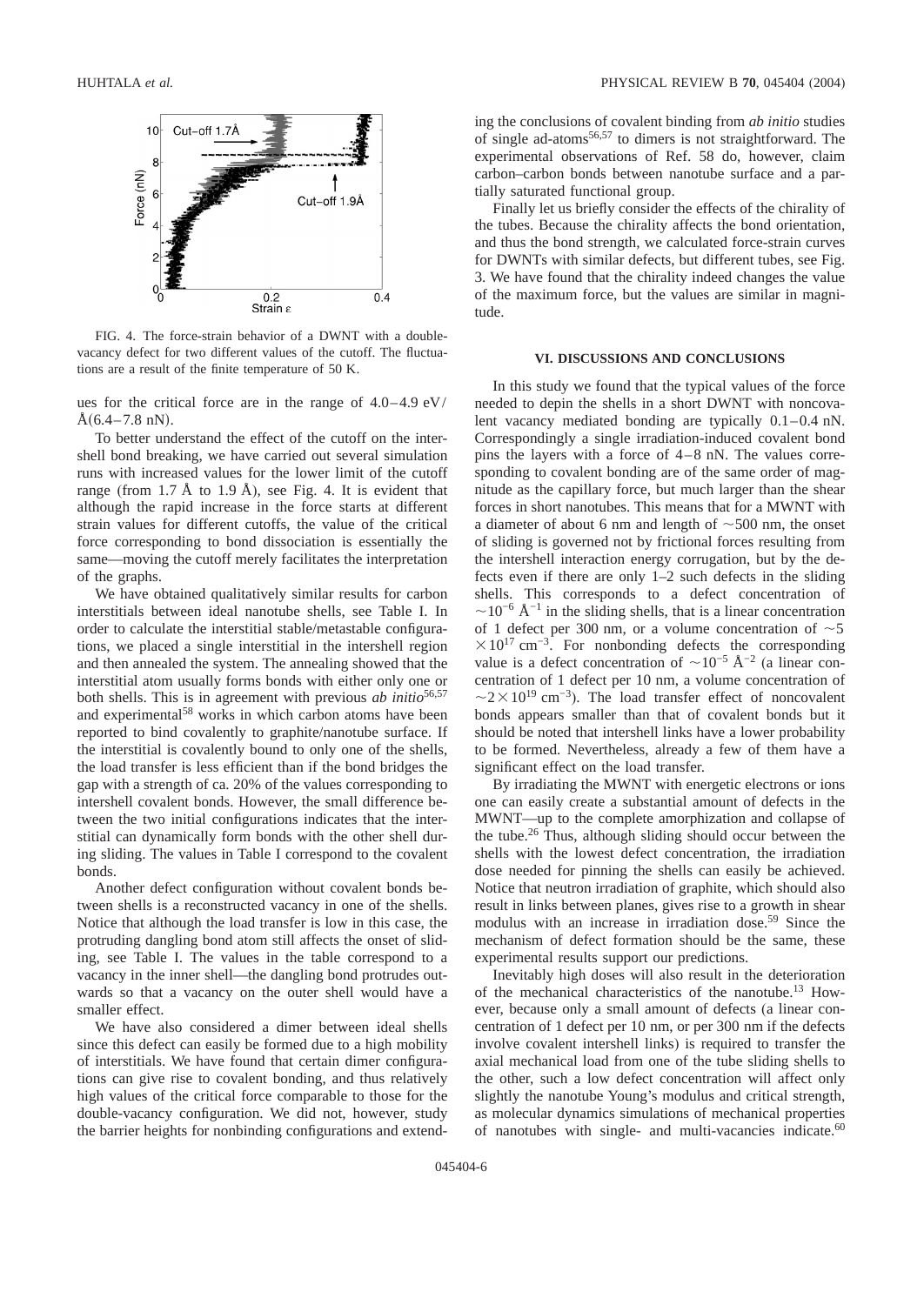Hence, using, e.g., the transmission electron microscope (TEM) with electron energies higher than the minimum energy of the electron required to knock a carbon atom out of its original position  $[~100$  keV (Ref. 61)], one can prevent the shell sliding and thus transfer the mechanical load from one of the shells to the other. Note that the irradiation can be used in a similar fashion to transfer the load from the SWNTs at the perimeter of a SWNT rope to the inner nanotubes. TEM was employed in experiments $2-5$  on MWNT telescopic properties to monitor the motion of the shells—the same setup can immediately be applied to testing of how the load is transferred between the shells (given that the electron beam energy is higher than the threshold). Such an experiment should also be interesting to elucidate the behavior of irradiation-induced defects in nanotubes and graphite.

Finally, we would like to point out that, since ion irradiation (especially with low energy ions) induces damage primarily near the sample surface, low-energy ions can be used to prevent selectively the sliding of the outer shells. This can be done by tailoring the ion energy, and thus, the ion penetration depth.24 Likewise, because the electron energy threshold for displacing carbon atoms should be slightly lower for nanotubes with smaller diameters due to curvature effects which generate some strain in the carbon network, the electrons with energies just above the threshold should create damage mainly in the inner shells. This, combined with atomic force microscope manipulation of the tubes, opens new techniques for nanoengineering. Due to much larger ranges and smoother defect distribution, only electron irradiation can be used for transferring the load between the shells in MWNTs in macroscopic samples, e.g., MWNT-based composite materials.

To conclude, we have performed an analytical potential molecular dynamics study of the telescopic behavior of MWNTs and conditions for the effective load transfer between shells of MWNTs. We have simulated the response of pristine MWNTs and nanotubes with irradiation-induced defects to the external force acting on one of the shells. We demonstrated that a small amount of defects can increase the interlayer shear strength by several orders of magnitude and, thus, small-dose electron or ion irradiation can be employed for the mechanical load transfer between the shells. We discussed how the experimental setup used in previous studies on MWNT telescopic behavior can be employed for checking our results and improving our understanding of irradiation-induced phenomena in graphitic materials.

## **ACKNOWLEDGMENTS**

We would like to thank S. Akita, R. M. Nieminen, A. Kuronen, and M. Heggie and the members of his computational team for fruitful scientific discussions. This work was supported in part by the Academy of Finland, Research Centre for Computational Science and Engineering, Project No. 44897 (Finnish Center of Excellence Program 2000–2005) and No. 50578. M.H. would also like to acknowledge GETA, Graduate School in Electronics, Telecommunications, and Automation, for funding.

- <sup>1</sup> Carbon Nanotubes, Synthesis, Structure, Properties and Applica*tions*, edited by M. S. Dresselhaus, G. Dresselhaus, and P. Avouris (Springer, Berlin, 2001).
- <sup>2</sup> J. Cummings and A. Zettl, J. Colloid Interface Sci. **289**, 602 (2000).
- 3M. Yu, B. I. Yakobson, and R. S. Ruoff, J. Phys. Chem. B **104**, 8764 (2000).
- 4S. Akita and Y. Nakayama, Jpn. J. Appl. Phys., Part 1 **42**, 3933 (2003).
- 5S. Akita and Y. Nakayama, Jpn. J. Appl. Phys., Part 1 **42**, 4830 (2003).
- 6A. N. Kolmogorov and V. H. Crespi, Phys. Rev. Lett. **85**, 4727 (2000).
- 7S. B. Legoas, V. R. Coluci, S. F. Braga, P. Z. Coura, S. O. Dantas, and D. S. Galvão, Phys. Rev. Lett. **90**, 055504 (2003).
- 8Q. Zheng and Q. Jiang, Phys. Rev. Lett. **88**, 045503 (2002).
- 9Q. Zheng, J. Z. Liu, and Q. Jiang, Phys. Rev. B **65**, 245409 (2002).
- 10W. Guo, Y. Guo, H. Gao, Q. Zheng, and W. Zhong, Phys. Rev. Lett. **91**, 125501 (2003).
- 11A. M. Fennimore, T. D. Yuzvinsky, W.-Q. Han, M. S. Fuhrer, J. Cumings, and A. Zettl, Nature (London) **424**, 408 (2003).
- 12M.-F. Yu, O. Lourie, M. J. Dyer, K. Moloni, T. F. Kelly, and R. S. Ruoff, Science **287**, 637 (2000).
- <sup>13</sup> J. P. Salvetat, J. M. Bonard, N. H. Thomson, A. J. Kulik, L. Forró, W. Benoit, and L. Zuppiroli, Appl. Phys. A: Mater. Sci. Process.

**69**, 255 (1999).

- 14C. Wei, K. Cho, and D. Srivastava, Appl. Phys. Lett. **82**, 2512 (2003).
- 15A. B. Dalton, S. Collins, E. Munoz, J. M. Razal, V. H. Ebron, J. P. Ferraris, J. N. Coleman, B. G. Kim, and R. H. Baughman, Nature (London) **703**, 423 (2003).
- 16M. Cadek, J. N. Coleman, V. Barron, K. Hedicke, and W. J. Blau, Appl. Phys. Lett. **81**, 5123 (2002).
- 17A. H. Barber, S. R. Cohen, and H. D. Wagner, Appl. Phys. Lett. **82**, 4140 (2003).
- 18H. Schittenhelm, D. B. Geohegan, G. E. Jellison, A. A. Puretzky, M. J. Lance, and P. F. Britt, Appl. Phys. Lett. **81**, 2097 (2002).
- 19M.-F. Yu, B. S. Files, S. Arepalli, and R. S. Ruoff, Phys. Rev. Lett. **84**, 5552 (2000).
- 20V. Lordi and N. Yao, J. Chem. Phys. **109**, 2509 (1998).
- 21M. R. Falvo, G.J. Clary, R. M. Taylor, V. Chi, F. P. Brooks, S. Washburn, and R. Superfine, Nature (London) **389**, 582 (1997).
- 22P. Poncharal, Z. L. Wang, D. Ugarte, and W. A. de Heer, Science **283**, 1513 (1999).
- 23H. Stahl, J. Appenzeller, R. Martel, P. Avouris, and B. Lengeler, Phys. Rev. Lett. **85**, 5186 (2000).
- 24A. V. Krasheninnikov, K. Nordlund, and J. Keinonen, Appl. Phys. Lett. **81**, 1101 (2002).
- 25E. Salonen, A. V. Krasheninnikov, and K. Nordlund, Nucl. Instrum. Methods Phys. Res. B **193**, 603 (2002).
- 26F. Banhart, Rep. Prog. Phys. **62**, 1181 (1999).

045404-7